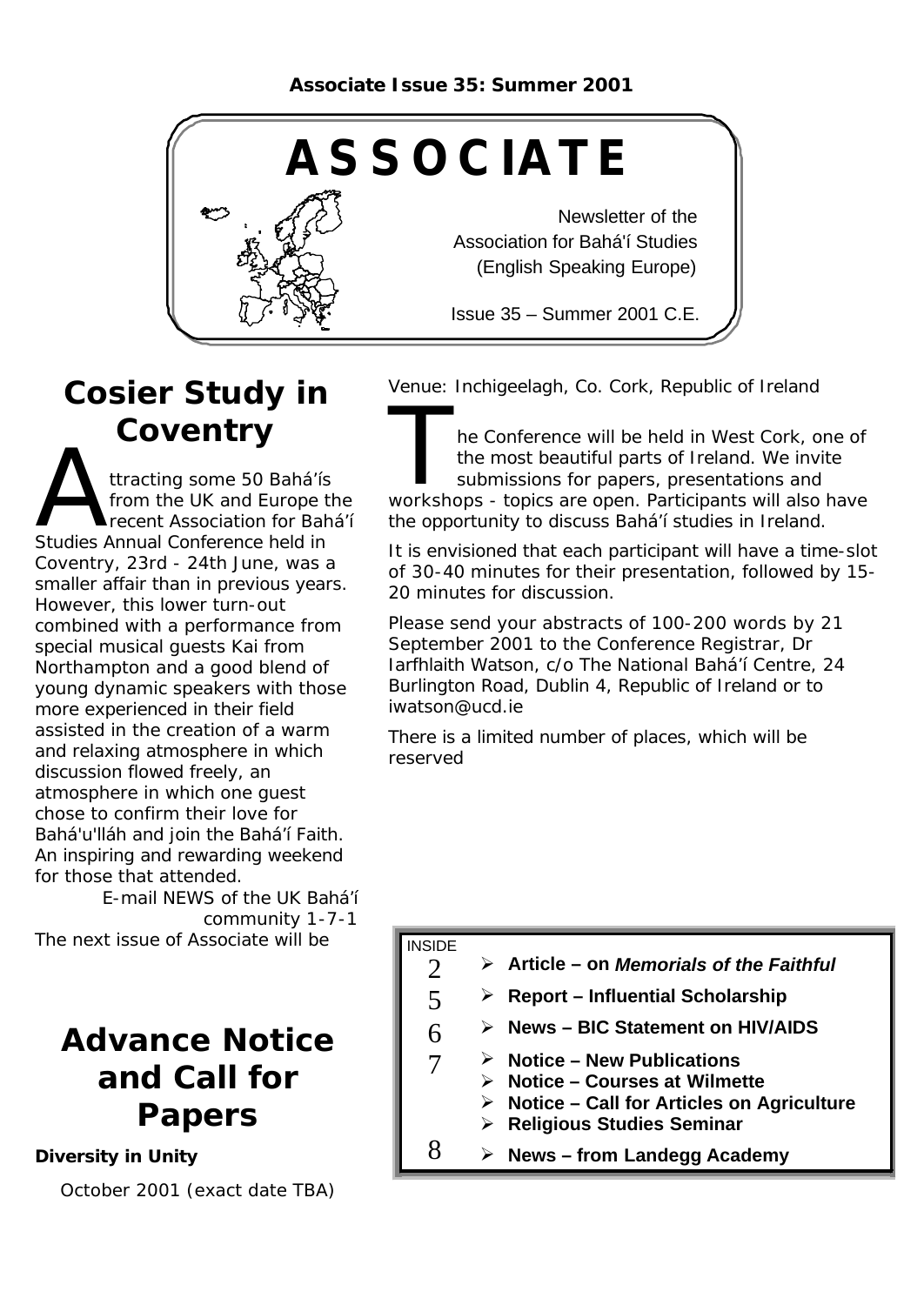### **Memorials of the Faithful: Revisited**

ith penetrating detail, crisp style and emphasis on the compression of facts; with vivid images, usually not more than three or four pages, with a concision of explanation or commentary, with a specific point of view, a style of biography has continued from classical times into the twentieth century. This is biography in miniature. It has a certain bias toward the person over the event, toward art as smallness of scale, toward structuring the confusions of daily life into patterns of continuity and process. There is a broad intent to sustain an interpretation or characterization with facts teased, coloured, given life by a certain presentation and appraisal. Facts about the past are no more history than butter, eggs, salt and pepper are an omelette. They must be whipped up and played with in a certain fashion.

Nadel goes on to say that the 'recreation of a life in words is one of the most beautiful and difficult tasks a literary artist can perform<sup>"</sup>. Freud said the recreation of a life, the getting at the truth of a life, can not be done; and if someone does do it, as inevitably biographers try, the result is not useful to us<sup>2</sup>. People have been trying to write about the lives of others for millennia and, even if Freud is right, they will probably go on doing it. 'Abdu'l-Bahá gives the exercise a parting shot, to put it colloquially, in the evening of his life. His work, *Memorials of the Faithful*, is squarely in the tradition Nadel describes above: commemorative, didactic, ethical, psychological. His is a work of art as well as information, a work of pleasure as well as truth. His is a work of selection, as biography must be if the reader is not to be snowed in a mountain of useless detail. He unravels the complexities of seventy-seven lives and in doing so he answers Virginia Woolf's questions: 'My God, how does one write a biography?' and 'What is a life?' If one can not answer these questions, Woolf wrote, then

one can hardly write a biography<sup>3</sup>.

The act of reading *Memorials of the Faithful* is an opportunity to see how 'Abdu'l-Bahá answers Virginia Woolf's seminal questions about life, how He answers them again and again in the more than six-dozen of His biographies in miniature. Biographers and autobiographers arguably have one freedom, a freedom that overrides the genetic and social forces that determine so much of human life<sup>4</sup>. It is the freedom to tell the story, the narrative, the freedom to explain a life, any life, even one's own life to themselves and others the way they desire. This freedom is part of that active force of will that 'Abdu'l-Bahá wrote, in his pithy summation of the historic philosophical issue of 'freewill and determinism,'<sup>5</sup> is at the centre of all our lives.

Of course, it is incontrovertible that what has happened in a life has happened. There is no going back to change any one of the events, decisions or results. Life bears the stigmata of finality. There has been a relentless succession of facts, at once inflexible and in some ways arbitrary. All story-tellers are slaves to these facts, if their story is to enjoy the imprimatur of truth.

Charles Baudelair once wrote that a biography 'must be written from an exclusive point of view, but from the point of view which opens up the greatest number of horizons<sup>"</sup>. There are many ways in which one could define the point of view in this subtle and deceptively simple book. The point of view is that of a lover of Bahá'u'lláh, one who wants to be near Bahá'u'lláh, one who wants to serve Bahá'u'lláh. The point of view is really quite exclusive. All the men and women in this biographical pot-pourri were lovers of the Manifestation of God, the most precious Being ever to walk on this earth; and they all had some relationship with Him during the forty year period of His ministry: 1852-1892.

Restlessness is a dominant theme, a strong characteristic, in the lives of many people 'Abdu'l-Bahá describes. They 'could not stay quiet', 'had no rest', were 'amazingly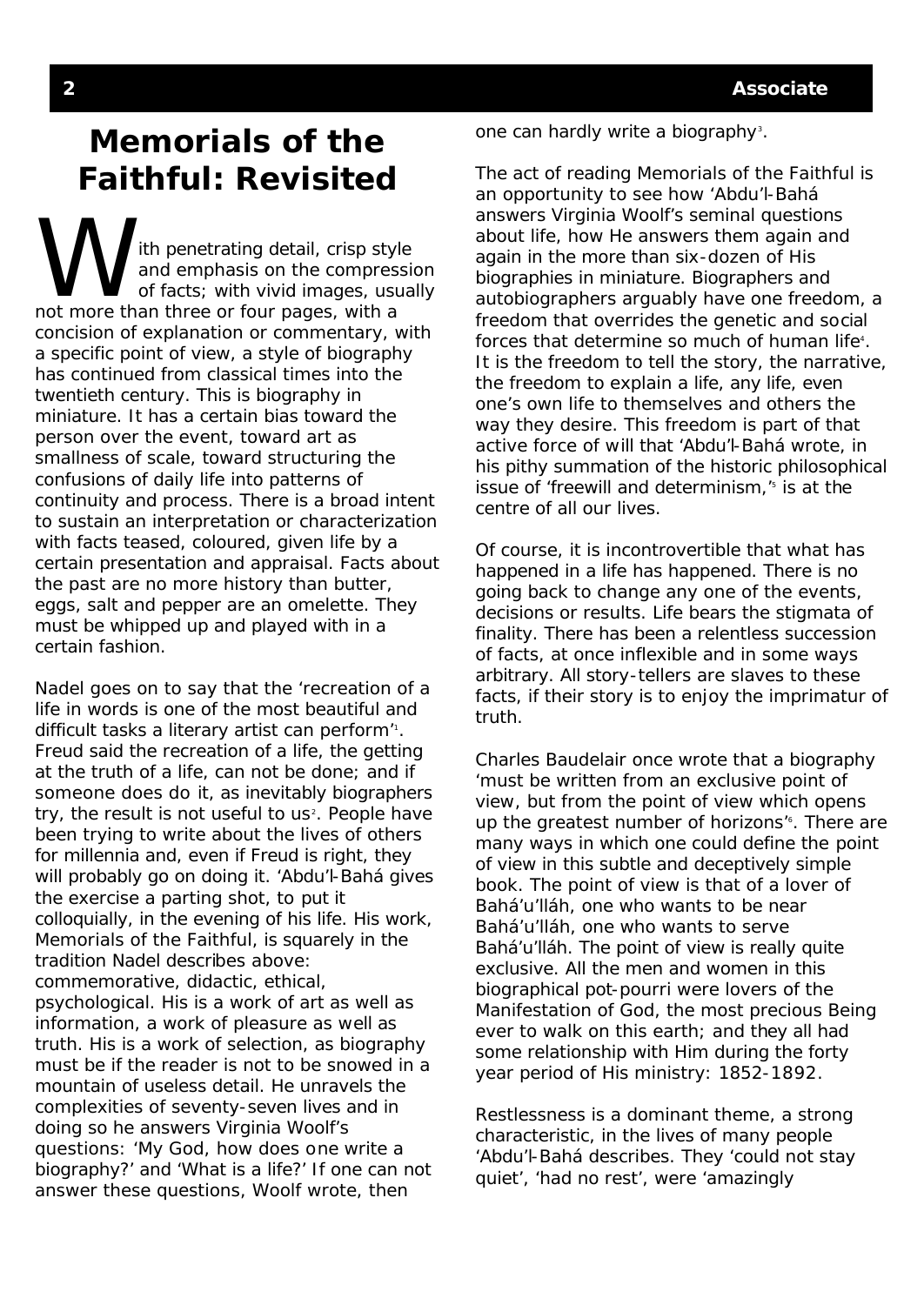#### **Associate 3**

energetic', 'awakened to restless life', 'plagued by yearning love'. Nabil of Qa'in was 'restless, had no caution, patience or reserve". Shah Muhammad-Amin 'had no peace' because of the love that smouldered in his heart and because he 'was continually in flight<sup>'8</sup>. This restlessness 'Abdu'l-Bahá sets down among a galaxy of other qualities and a multitude of other people. Some of the most outstanding believers had this restlessness. Tahirih was 'restless and could not be still'.

Quietness is also valued highly. One does not have to be a great talker to attract the attention of 'Abdu'l-Bahá. Quietness also has its place in Bahá'í community life. There are people who are 'inclined to solitude' and keep 'silent at all times'. They possess an 'inner calm'. They are souls 'at rest'.

The gregarious types and the type who keeps to himself are part of this quintessential dichotomy, a dichotomy that was as much a part of 'Abdu'l-Bahá's world as it is our own, although there seem to be a slight preponderance of the gregarious person. Ustad Baqir and Ustad Ahmad both kept to themselves and 'away from friend and stranger alike<sup>'</sup><sup>9</sup>. Mirza Muhammad-Quli 'mostly ... kept silent'. He kept company with no one and stayed by himself most of the time, 'alone in his small refuge<sup>'10</sup>. The more sociable type, like Haji 'Abdu'llah Najaf-Abadi 'spent his days in friendly association with the other believers'<sup>11</sup> . Ismu'llahu'l-Asdaq 'taught cheerfully and with gaiety'12. 'How wonderful was the talk,'says 'Abdu'l-Bahá of Nabil of Qa'in, 'how attractive his society'<sup>13</sup>.

There are all of the archetypes that the various personality theorists have given us in this century. In addition to Jung's introvert and extrovert, there is the artist, the suffering artist-soul within us all, Mishkin-Qalam. He survives in all his seriousness, as we might, with humour. There are the types who William James describes in his *Varieties of Religious Experience*: the personality constitutionally weighted on the side of cheer and its opposite, the sombre, more reflective even melancholic type. The two carpenters, Ustad Baqir and Ustad Ahmad were examples of the former<sup>14</sup>.

The examples we find of the latter were often the result of the many difficulties these lovers of Bahá'u'lláh were subjected to and wore them 'to the bone'<sup>15</sup> .

'Abdu'l-Bahá addresses all of us, all of us on our journeys while He describes many of those He came to know in His life. For He is describing not only the lives of these men and women in the nineteenth century, He is describing us in our time. He is addressing us on our own travels. He addresses the restlessness in us all. He speaks to us in our victory and our loss. He speaks about what Michael Polanyi calls the tacit dimension, the silent root of human life, which is difficult to tap in biographies, the inner person. This private, this inner person, is the person he writes about for the most part. He sets this inner life in a rich contextualization, a socio-historical matrix. He describes many pilgrimages and you and I are left to construct our own. We all must shape and define our own life. Is it aesthetically pleasing? Intellectually provocative? Spiritually challenging? 'Abdu'l-Bahá shapes and defines these lives given the raw-data of their everydayness added up, added up over their lives as He saw them. How would He shape my life? Yours? How would we look in a contemporary anthology of existences with 'Abdu'l-Bahá as the choreographer and the history of our days as the *mise en scene*?

A home, for all of humanity. The extrovert is here, the introvert, those that seem predisposed to cheerfulness and those who seem more melancholy by nature. All the human dichotomies are here, at least all that I have come across in my own journey. They are the characters which are part and parcel of life in all ages and centuries, all nations and states, past, present and, more importantly, future. Here is, as one writer put it, the ragand-bone-shop, the lineaments of universal human life, the text and texture of community as we all experience it in the crucible of interaction.

*Memorials of the Faithful* is what might well be this age's *Canterbury Tales*, that compendium of personalities who exemplify, as William Blake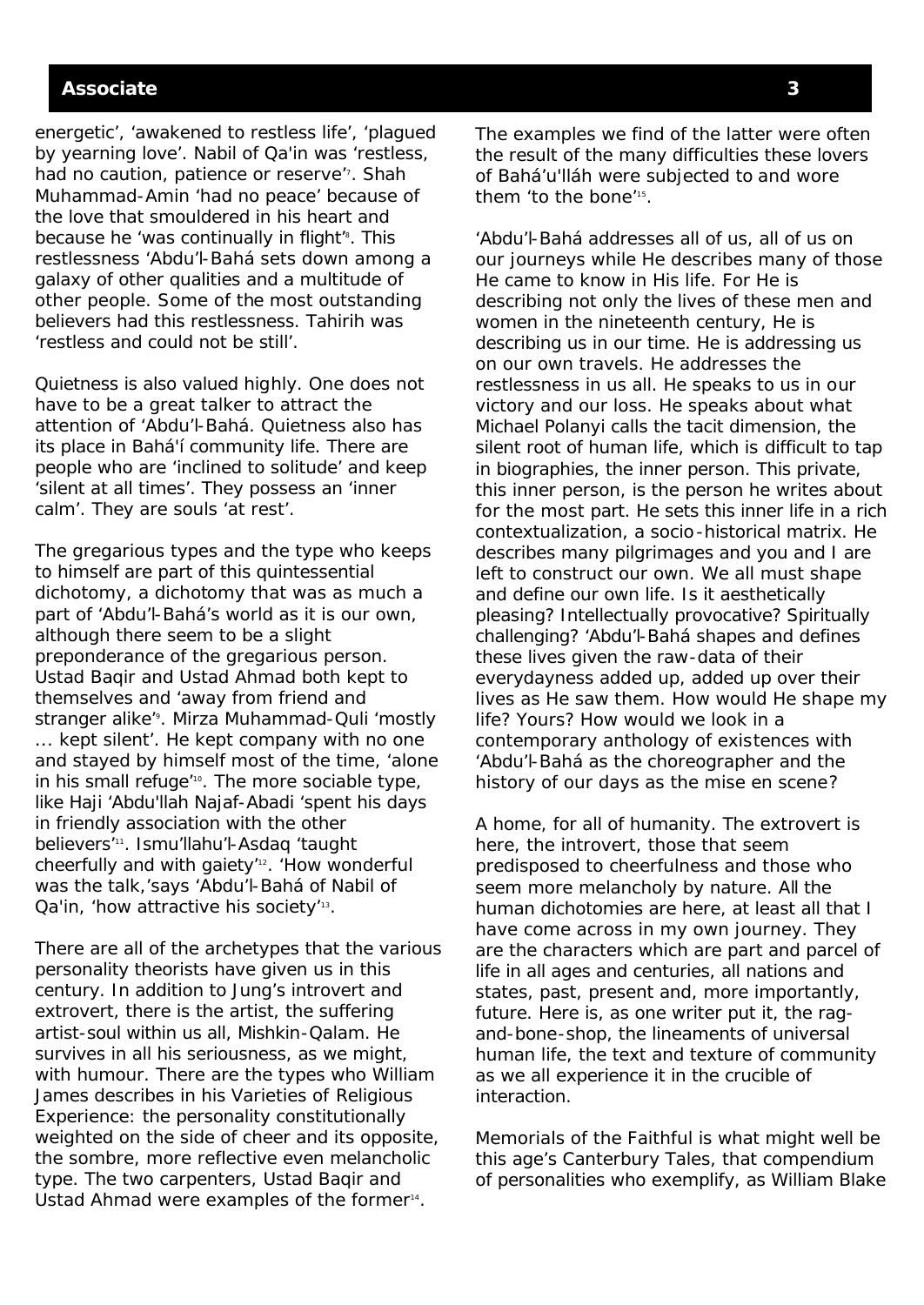once put it, 'the eternal principles that exist in all ages'16. We get a Writer Who delights in other people but Who has an active and incisive mind, a practicality that He brings to bear on what are often difficult personalities. He dwells only on the essentials; His purpose is inveterate; His feelings sincere and intense; they never relax or grow vapid during His cursory analyses. He is exquisitely tender, but clearly wily and tough to survive in the hurlyburly life of exile, prison and the unbelievable difficulties He had to bear along life's tortuous path.

The heroic age was coming to a close when 'Abdu'l-Bahá put His pen to paper; and it was over by the time the Haifa Spiritual Assembly published His final book. 'Abdu'l-Bahá had played a prominent role in the epic that was the heroic age. He played a dominant role in writing that epic's story. *Memorials of the Faithful* is an important part of that epic. This epic tradition was not essentially oral but quintessentially written: a written tradition *par excellence.* Since *The Growth of Literature* by the Chadwicks(1924-1926) the heroic epic has been seen in epic studies 'as a cultural rather than a literary phenomenon"<sup>17</sup>. The Bahá'í epic has grown out of a complex and fascinating set of cultural conditions. Indeed 'Abdu'l-Bahá's work has contributed to the resolution of problems involving the relationship, the transition, between oral narrative and written text. But this relationship is a question to occupy epic enthusiasts and is not our principle concern here.

Within about twelve months, perhaps even less, of completing this last of His books, 'Abdu'l-Bahá had begun His *Tablets of the Divine Plan -* the action station within which the community, He was addressing, could put into practice all the good advice He had given it in His *Memorials of the Faithful*. Like *The Will and Testament*, though, it may take a century or more to grasp the implications of this surprisingly subtle and, deceptively simple, book.

We are approaching in the next two decades the end of the first century of the Formative Age. Perhaps the time has come to begin to

seriously grasp the implications of these shining pages of 'Abdu'l-Bahá and His interpretive genius.

-With appreciation to Ira Bruce Nadel 1984 'Biography as Institution,' pp.13-66 in *Biography, Fiction, Fact and Form.* New York: St. Martin's Press.

#### Footnotes

<sup>1</sup> Ira Bruce Nadel 1984 'Biography as Institution,' pp.13-66 in *Biography: Fiction, Fact and Form*, New York: St. Martin's Press. 2 Sigmund Freud 1988 pp. xv-xvi in Peter Gay *Freud: A Life for Our Time*. New York: WW Norton and Co.

3 Virginia Woolf p.141 in Nadel, op. cit. 4 'Abdu'l-Bahá 1978 p. 198 in *Selections from the Writings of 'Abdu'l-Bahá*.

5 Arnold Ludwig 1997 *How Do We Know Who We Are?* Oxford: Oxford University Press. Reviewed in *New Scientist*, 8 November 1997. 6 Charles Baudelair 1987 p. xiv in *Baudelair, Claude Pichois*. London: Hamesh Hamilton. <sup>7</sup>''Abdu'l-Bahá 1970 *Memorials of the Faithful.* Wilmette.

- $\textdegree$ ibid., p.51
- $\degree$ ibid., p.46.
- $10$ ibid., p.73.
- $11$  ibid., p. 71.
- $12$  ibid., p.6.
- $13$ ibid., p. 53
- $14$  ibid., p. 73
- $15$ ibid., p. 96.

<sup>16</sup> William Blake 1969 p. 82 in J.A. Burrow ed. *Geoffrey Chaucer Penguin Critical Anthologies*. <sup>17</sup> Felix J. Oinas 1978 ed. *Heroic Epic and Saga: An Introduction to the World's Great Folk Epics*. London: Indiana University Press.p.1.

Ron Price

### **Note**

record Smith has pointed out that there was<br>no sampling on the album, Traces, which<br>and therefore that the suggestion that one of the no sampling on the album, Traces, which was reviewed by Simon Mawhinney in BSR 9 and therefore that the suggestion that one of the songs contains 'apparently sampled Sheila Chandrastyle Indian singing' was misleading.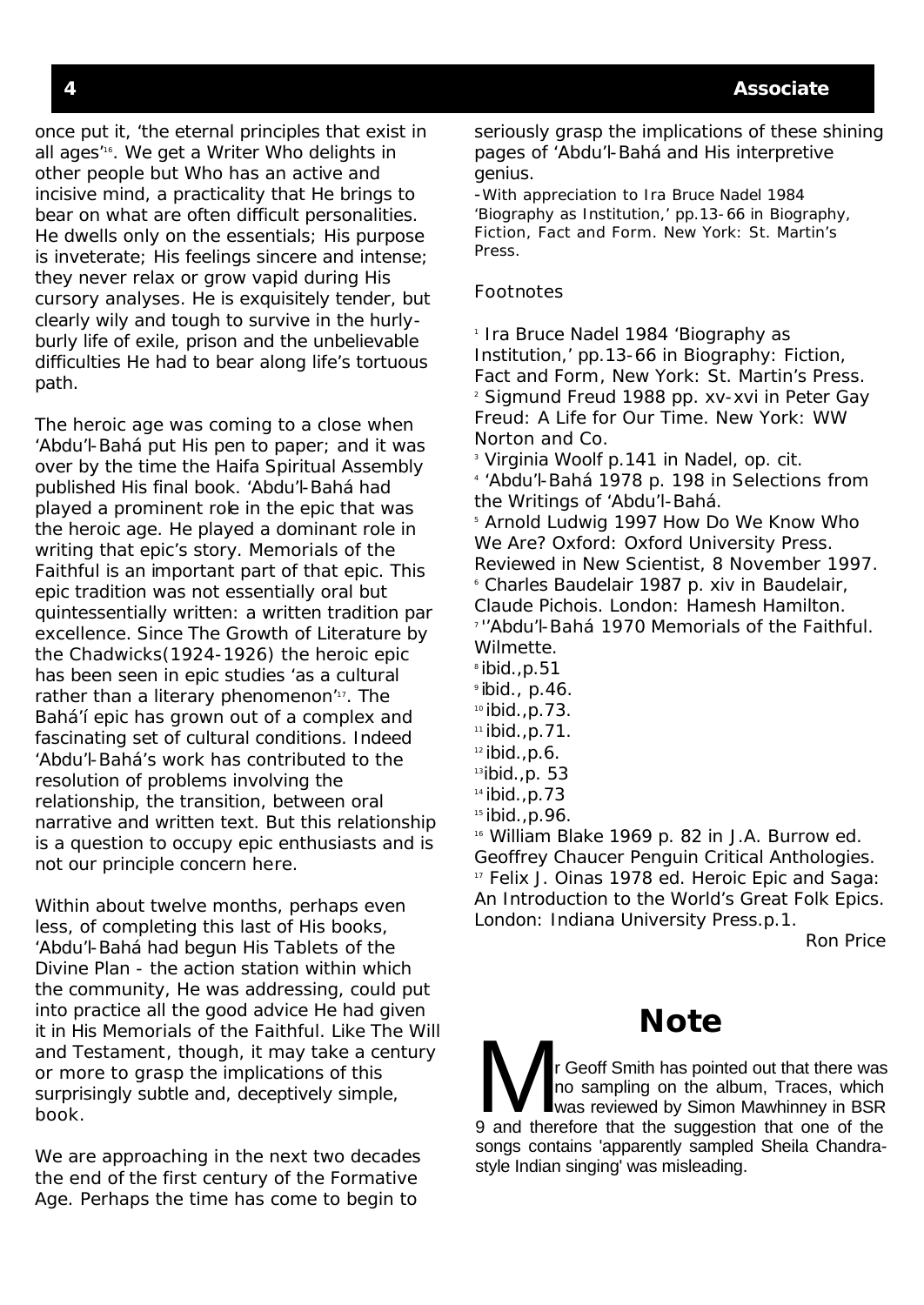## **What piece of Bahá'í scholarship has influenced you the most?**

Bahá'í scholars attending the conference on Foundational Issues in Bahá'í Studies, at Merton College, Oxford, 1-2 April 2000 were asked: 'What piece of Bahá'í scholarship has influenced you the most and why?' These were answers received which are reproduced anonymously in no particular order:

I became interested in Bahá'í scholarship in the mid 1970s when there were few items to read of any weight and substance. The work I read early that impressed me the most was Bill Collins' series of articles in 'Bahá'í News' on the history of the Kenosha Bahá'í community, published about 1977. It was the first time I had ever seen serious history being done and it made me realize that a lot more could and needed to be done. About that time, also, 'The Heavens Are Cleft Asunder' by Hushmand Sabet and 'Light Shineth in Darkness' by Udo Schaefer were translated into English from German and I realized there was serious theology and comparative religion work that could be done as well.

The preface of the Seven Valleys (in the older U.S. edition) by Robert Gulick is one of the more influential pieces for me. It demonstrated in a very short space the intimate connection between Bahá'í thought and Islamic mysticism and it was written beautifully.

My awareness as a Bahá'í scholar has come in several waves, each building upon the other. In my pre-academic days I was enormously influenced by the writings of Horace Holley, who had a very clear conception in relating the Bahá'í teachings to society, esp. in *The Modern World Religion* (1913) and *Religion for Mankind* (1956). Like Holley, I found in John Hatcher's piece on 'The metaphorical nature of physical reality' (1977) a sound standard of how to integrate analytic ally the Bahá'í Writings in approaching everyday concerns and I was similarly impressed with Udo Schaefer's *The Imperishable Dominion* (1983) for bridging Bahá'í thought and social thought. What induced the next wave were the rich expression of biographical and historical works, as illustrated by Gayle Morrison's *To Move the World* (1982) and Dorothy Freeman's *From Copper to Gold* (1984), placing the biographed lives in a wider Bahá'í and societal context. It was

Robert Stockman's *The Bahá'í Faith in America* (1985), however, that inspired me to undertake historical research on the Canadian Bahá'í community. His use of narrative style and his weaving in of archival documents and oral interviews produced, for me, a very fresh outlook on our history. Richard Thomas' work on racial unity represents a culmination of all these interests that are of particular interest to sociologists: using documented sources, involving both historical and contemporary issues, and integrating the Bahá'í Writings with social issues in a manner that is bold and yet scholarly.

For me the following three are important influences: Alessandro Bausani's book, Persia Religiosa: From Zarathustra to Bahá'u'lláh, showed a satisfying way to approach the Bahá'í Faith from a history of religious ideas perspective. Juan Cole's article, 'Problems of Chronology in Bahá'u'lláh's Tablet of Wisdom,' opened a new vista for me on how scripture might create meaning and truth. Fazel-e Mazandarani's *Tarikh-e Zohur al-Haqq* showed the importance of reading primary source material on Bahá'í History in its own terms.

The piece of Bahá'í Scholarship that has influenced me the most is the book *Asking Questions* by Bahiyyih Nakhjavani. Her ability to move beyond fact and look for meanings and symbols in historical events and sacred mythology represents, for me, the most inspiring fusion of academic research and the imagination.

Cole's piece in World Order on 'Problems of chronology in Bahá'u'lláh's Tablet of Wisdom' made me see that infallibility isn't about propositional inerrancy.

'The metaphorical nature of physical reality' by John Hatcher really left a lasting impression me as it offered a logical and yet harmonious interpretation of one of the more puzzling and elementary theological and philosphical questions of mankind: why do we need this physical world ? To this day I am puzzled by the fact that this essay or at least its main tenets are not more effectively used or 'marketed' when teaching the Faith.

What piece of Bahá'í scholarship has influenced you the most? William Hatcher's logical 'proof' of the existence of God and why? Because it's wrong.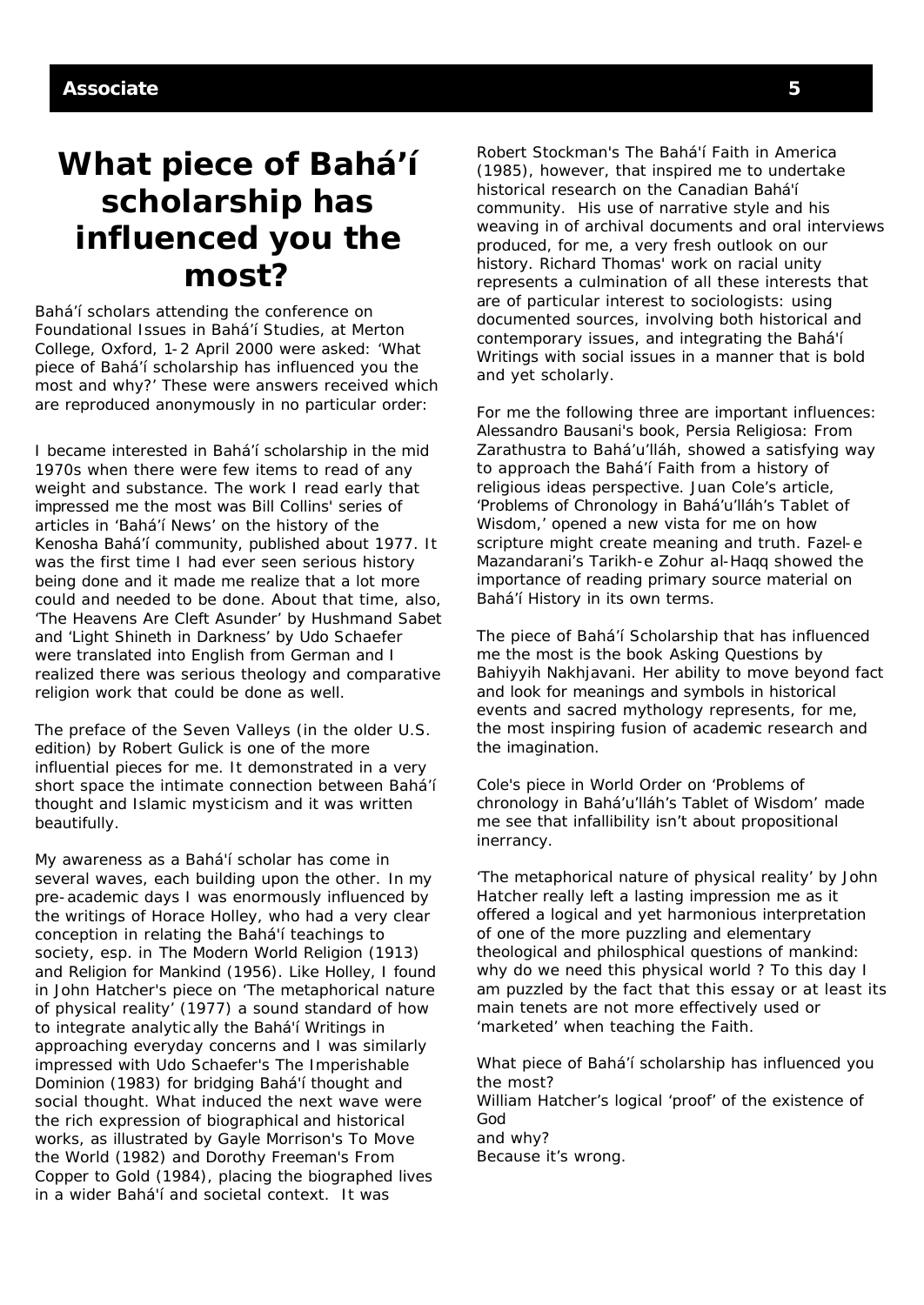# **BIC statement on HIV/AIDS to the UN**

THE PUBLIC CONTROLLED<br>
Inited Nations, 28 June 2001 (BWNS) - The<br>
Bahá'í International Community has issued<br>
the following statement, entitled 'HIV/AID<br>
and Gender Equality: Transforming Attitudes and nited Nations**,** 28 June 2001 (BWNS) - The Bahá'í International Community has issued the following statement, entitled 'HIV/AIDS Behaviours,' for the United Nations General Assembly Special Session on HIV/AIDS, which took place at the United Nations in New York 25-27 June 2001: The relationship between the AIDS pandemic and gender inequality is gaining recognition globally. New HIV/AIDS infections are now increasing faster among women and girls than among males; therefore, last year half of all new cases occurred in females. At the recent 45th session of the Commission on the Status of Women, where HIV/AIDS was one of the main thematic issues, the complexity of the challenges in addressing the issue were underscored by the undeniable association of AIDS with such an intractable problem as sexism. There is no denying the importance of research, education and cooperation among governments and civil society. However, awareness is growing that a profound change of attitude - personal, political, and social - will be necessary to stop the spread of the disease and ensure assistance to those already infected and affected. This statement will focus on two of the more significant populations who need to be represented in these global discussions: men, because of the control they have traditionally exercised over women's lives; and faith communities, because of the power they have to influence the hearts and minds of their adherents. In order to curtail the spread of HIV/AIDS among women, concrete changes need to occur in the sexual attitudes and behaviour of both men and women, but especially men. Fallacious notions about the naturally voracious sexual appetites of men must be addressed. The real consequences to women - and men - of the practice of satisfying one's sexual desires outside of marriage must be fully understood. Educating women and girls is critically important, but the current power imbalance between men and women can prevent a woman from acting in her own interest. Indeed, experience has shown that educating women without educating the men in their lives may put the women at greater risk of violence. Efforts are needed, therefore, to educate both boys and girls to respect themselves and one another. A culture of mutual respect will improve not only the self-esteem of women and girls, but the self-esteem of men and boys as well, which will lead toward more responsible sexual behaviour.

The denial of equality to women not only promotes in men harmful attitudes and habits that affect their families, the workplace, political decisions and international relations; it also contributes substantially to the spread of HIV/AIDS and retards the progress of society. Notice how culturally accepted social inequalities conspire with economic vulnerability to leave women and girls with little or no power to reject unwanted or unsafe sex. Yet, once infected with HIV/AIDS, women are often stigmatized as the source of the disease and persecuted, sometimes violently. Meanwhile, the burden of caring for people living with HIV/AIDS and for children orphaned by the disease falls predominantly on women. Traditional gender roles that have gone unquestioned for generations must now be reexamined in the light of justice and compassion. Ultimately, nothing short of a spiritual transformation will move men - and women - to forego the behaviours that contribute to the spread of AIDS. Such a transformation is as important for men as it is for women, because 'As long as women are prevented from attaining their highest possibilities, so long will men be unable to achieve the greatness which might be theirs.'

Because the cultivation of humanity's noble, spiritual core has always been the province of religion, religious communities can play an important role in bringing about the change of heart and the consequent change in behaviours that will make possible an effective response to the AIDS crisis. The leaders of faith communities are especially equipped to address the moral dimension of the AIDS crisis both in terms of its prevention and its treatment. The spread of HIV/AIDS would be significantly reduced if individuals were taught to respect the sanctity of the family by practising abstinence before marriage and fidelity to one's spouse while married, as underscored in most faith traditions.

Religious leaders and people of faith are also called to respond with love and compassion to the intense personal suffering of those either directly or indirectly affected by the AIDS crisis. However, a tendency on the part of society as a whole to judge and blame those afflicted has, since the onset of this disease, stifled compassion for its victims. The subsequent stigmatization of individuals thus afflicted with HIV/AIDS has fostered a profound reluctance on the part of infected individuals to seek treatment and of societies to change cultural attitudes and practices necessary for the prevention and treatment of the disease. Such judgments can be particularly pronounced in religious communities struggling to uphold a high standard of personal conduct. One of the seeming paradoxes of faith is the individual obligation of believers to adhere to a high standard of personal conduct while loving and caring for those who fall short - for whatever reason - of that same standard. What is often forgotten is that 'moral conduct' includes not only personal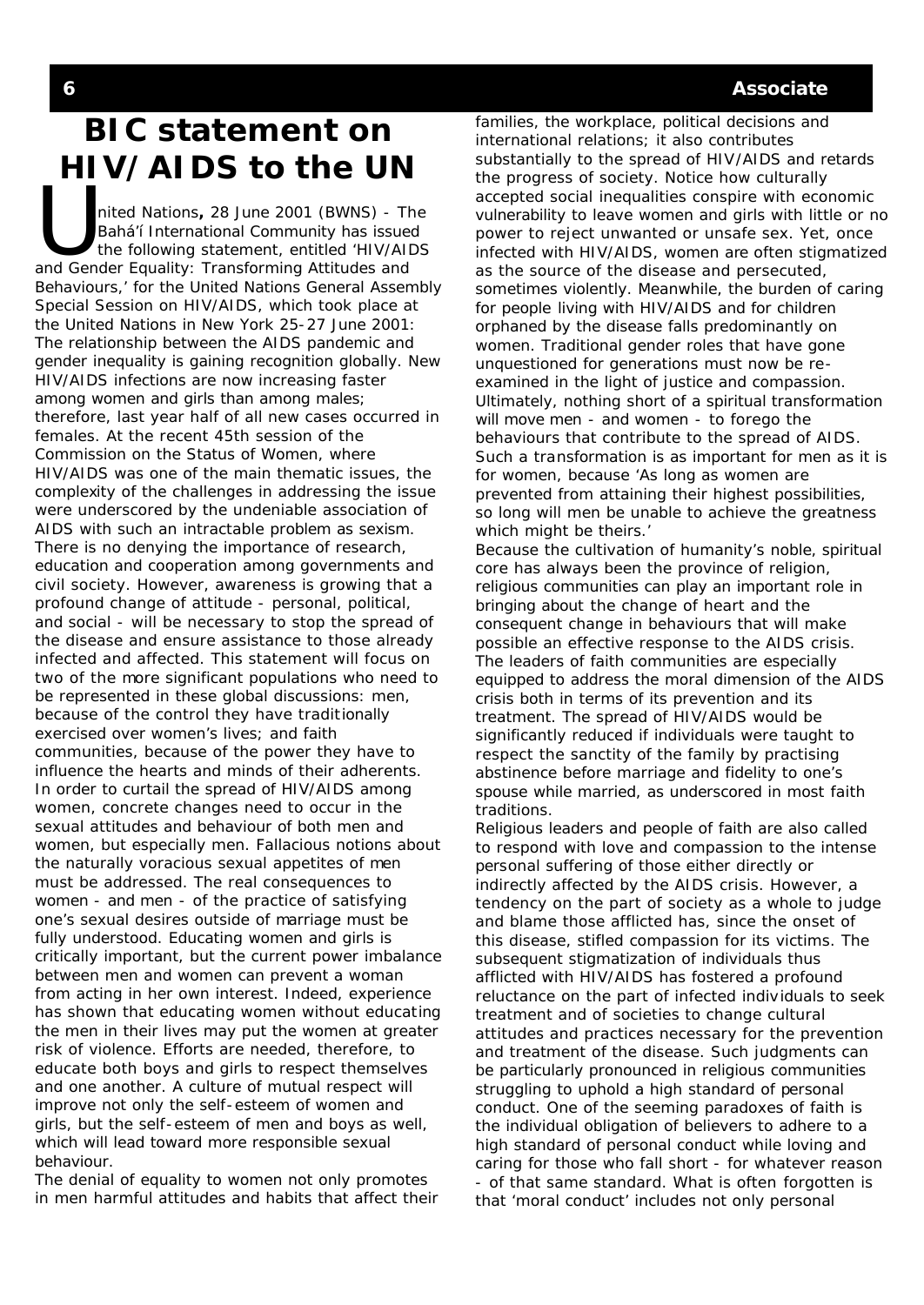#### **Associate 7**

restraint but compassion and humility as well. Faith communities will need to strive continually to rid themselves of judgmental attitudes so that they can exert the kind of moral leadership that encourages personal responsibility, love for one another, and the courage to protect vulnerable groups in society.

We see signs of hope in increased interfaith dialogue and cooperation. Among faith communities there is a growing recognition that, as Bahá'u'lláh states, 'the peoples of the world, of whatever race or religion, derive their inspiration from one heavenly Source, and are the subjects of one God'. It is, indeed, the transcendent nature of the human spirit, as it reaches toward that invisible, unknowable Essence called God, which galvanizes and refines mankind's capacity to achieve the spiritual progress that translates into social progress. As dialogue, cooperation and respect among religious communities increase, cultural and religious practices and traditions that discriminate against women, no matter how entrenched, will gradually give way. This will be an essential step toward retarding the spread of HIV/AIDS.

Indeed, it is in the recognition of the oneness of the human family that hearts will soften, minds will open, and the attitudes of men and women will be transformed. It is out of that transformation that a coherent, compassionate and rational response to the worldwide HIV/AIDS crisis will be made possible. UNO-BP-010628-1-HIV/AIDS-132-S

http://www.bahaiworldnews.org/

### **Publications**

Brown, Keven ed. *Evolution And Bahá'í Belief: 'Abdu'l-Bahá's Response To Nineteenth-Century Darwinism*. Kalimat Press. With essays by Keven Brown and Eberhart von Kitzing. *Studies in the Bábí and Bahá'í Religions* series, Volume 12.

The bana Phengions series, Volume 12.<br>
This is the first and only serious, academic<br>
treatment of the subject of evolution in the teachings of the Bahá'í Faith. The authors<br>
provide an exhaustive discussion of the historic his is the first and only serious, academic treatment of the subject of evolution in the teachings of the Bahá'í Faith. The authors context of 'Abdu'l-Bahá's remarks on and objections to the Darwinism of his time. They argue that his remarks have been misunderstood and draw their own surprising conclusions. Their book will certainly change and redirect discussion on evolution in the Bahá'í community. Retail price: \$29.95, paperback only.

http://www.kalimat.com/

## **Wilmette Institute Studies in the Bahá'í Faith Program**

orld Religions for Deepening and Dialogue Course Series: Introduction to The Bible DATES: December 1, 2001, to February 28, 2002

Exploring Bahá'u'lláh's Revelation Course Series: Bahá'u'lláh's Revelation: A Systematic Survey DATES: Nov. 1, 2001 to Feb. 28, 2002 Introduction to the Kitab-i-Aqdas and Related Text s DATES: Sept. 1, 2001 to Dec. 31, 2001

Exploring Bahá'í Teachings Course Series The Development of the Individual DATES: Nov. 15, 2001 to Feb. 15, 2002

Exploring the Ministry, Writings, and Talks of `Abdu'l-Bahá

`Abdu'l-Bahá: The Exemplar DATES: October 1 to December 31, 2001

Wilmette Institute 536 Sheridan Rd., Wilmette, IL 60091-2849 877-WILMETTE (945-6388)(voice and fax) info@wilmetteinstitute.org (e-mail) http://www.wilmetteinstitute.org (web site)

# **Bahá'í Perspectives On Agriculture**

aul Hanley is putting together a compilation<br>articles on Bahá'í perspectives on agriculture and would invite inquiries from persons<br>interested in contributing to this book. Interested aul Hanley is putting together a compilation of articles on Bahá'í perspectives on agriculture and would invite inquiries from persons authors may request an outline of the book's contents. Contact: Paul Hanley, Box 909, Wynyard, SK S0A 4T0, Canada. paulhanley@sk.sympatico.ca or call 00 1 306 554 2962

# **ABS-ESE Religious Studies Seminar**

11-13 January 2002

The day 'Introduction to Academic Bahá'í<br>Scholarship' on Religious Studies by M.<br>Momen, S. Lambden etc. Friday 11 Jan 2<br>10-5. Followed by the bi-annual ABS-ESE Beligious Scholarship' on Religious Studies by M. Momen, S. Lambden etc. Friday 11 Jan 2002 10-5. Followed by the bi-annual ABS-ESE Religious Studies (SIG) seminar Friday Jan 11 (7pm) - Sunday Jan 13 (5pm). Venue: Bahá'í Centre, 30 Victoria Square, Jesmond, Newcastle upon Tyne, England.